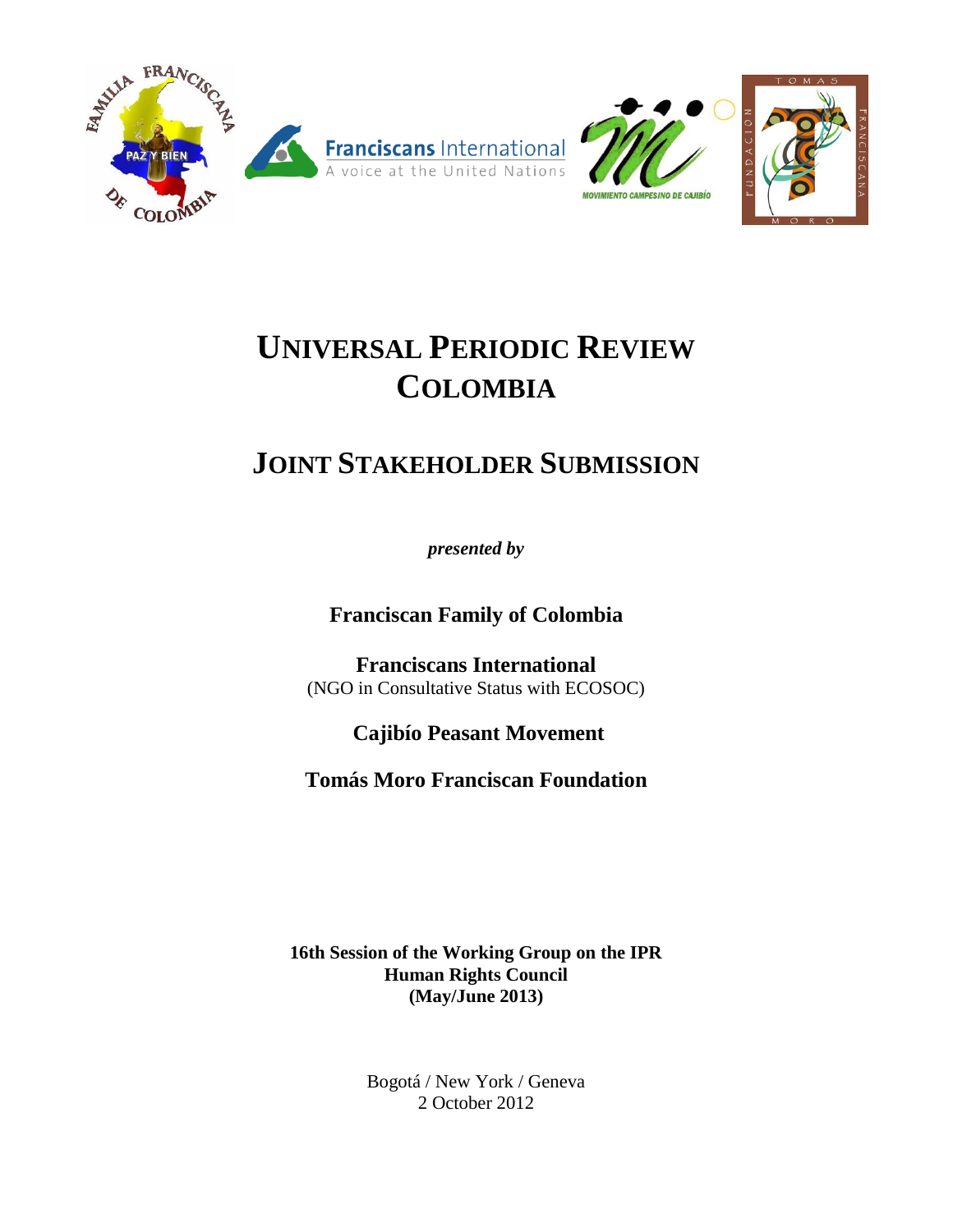

- 1. The organizations listed below respectfully present this joint submission of written comments concerning the human-rights situation in Colombia for consideration by the UPR Working Group at its 16th session from 22 April to 3 May 2013.
- 2. The **Franciscan Family of Colombia** [\(www.familiafranciscanadecolombia.org.co\)](http://www.familiafranciscanadecolombia.org.co/) was founded in April 1992 as a non-profit organization of religious and lay men and women that belong to Franciscan congregations, institutions, and associations across Colombia. The Justice, Peace, and Reverence for Creation Commission supports local human-rights work of the family and promotes joint national initiatives. **Franciscans International** [\(www.franciscansinternational.org\)](http://www.franciscansinternational.org/) was founded in 1989 and has had General Consultative Status with the ECOSOC since 1995. FI supports Franciscans and partners working at the local and national levels and assists in bringing their concerns and expertise to the UN to address structural causes of human-rights violations. The **Cajibío Peasant Movement** (*Movimiento Campesino de Cajibío*) is a social movement that works to defend and promote dignified living conditions and plans for the peasant communities of Cajibío, in the department of Cauca. The **Tomás Moro Franciscan Foundation** (*Fundación Franciscana Tomás Moro*) was founded in 2001 in response to the situation of violence in the department of Sucre and seeks to promote the dignity and improve the living conditions of internally displaced and historically impoverished sectors of the population through participative and sustainable programs.
- 3. These observations and analysis have been compiled through two regional capacitybuilding workshops on the UPR (December 2010 and July 2011) and three national meetings with members of the FFC, FI, and human-rights organizations (October 2011, June 2012, and August 2012). In this context, the organizations conducted regional consultations and interviews in the departments of Cauca, Antioquia, and Sucre. This research gathered first-hand information from Franciscans and partners' long-standing service to individuals and communities affected by the socio-political violence and participation in local processes to protect the environment and defend the collective rights of ethnic communities.
- 4. This report will comment on the implementation of the recommendations and voluntary commitments assumed in Colombia's previous UPR (2008) and seek to shed light on the information submitted by the Colombian government in its five mid-term reports on the follow-up to UPR presented to the OHCHR. These detailed follow-up reports are important tools for dialogue and monitoring by civil society and should be considered a best practice for other states.
- 5. The analysis will address: (I) forced disappearance and the guarantee of victims' rights; (II) the situation of human-rights defenders; (III) the right to development and collective rights in the context of the national mining policy; and (IV) the promotion of human rights in the context of the peace dialogues. It is our hope that the collection and presentation of this information will contribute to **a constructive review of the humanrights situation in Colombia that is informed by and responds to the reality of those made most vulnerable by the violence and socio-economic marginalization**.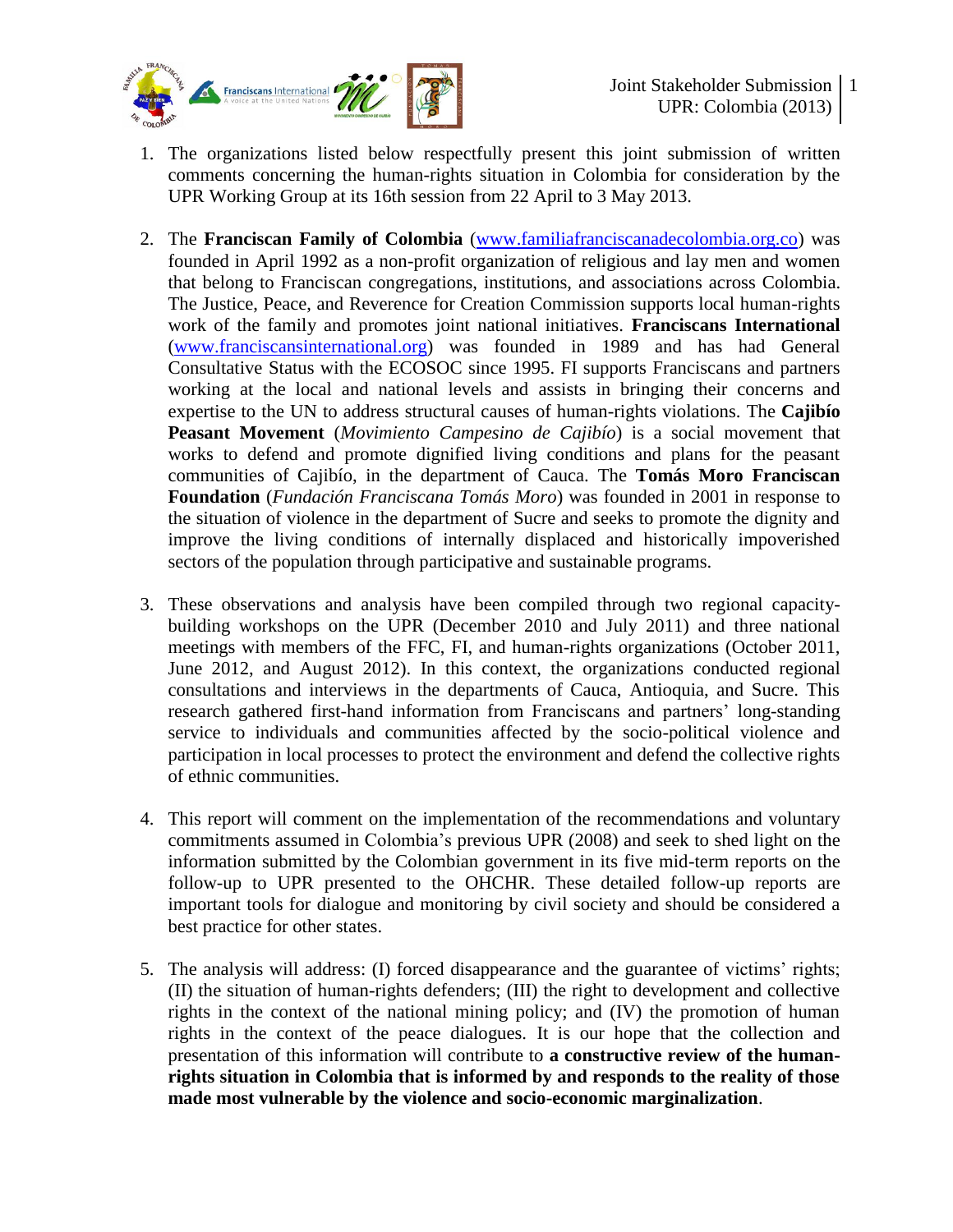

## **I. Forced Disappearance: Rights of the Victims**

6. We call attention to the obligation of the State to protect areas that have been signaled as containing the bodies or remains of victims of forced disappearances. This is a minimum and necessary measure to satisfy national and international obligations and to fulfill voluntary commitments made to intensify governmental efforts toward the exhumation and identification of victims and the dignified delivery of remains to family members.

#### *A. First-cycle UPR Recommendations and Commitments*

7. In the first-cycle UPR Colombia received 10 recommendations related to the crime of forced disappearance, including prevention, legal protections, prosecution, attention to victims, and guarantees for their rights. Also on the occasion of the UPR, the Colombia government made four related voluntary commitments: to accelerate the identification process of remains for the delivery to family members; to strengthen information systems and data bases related to this crime; to establish a comprehensive policy for attending to victims; and to consolidate and strengthen the Commission for the Search of Disappeared Persons, created in 2009.

#### *B. Legal and Institutional Framework*

- 8. Colombia recently ratified the International Convention for the Protection of All Persons from Enforced Disappearance<sup>1</sup> and thus satisfied important UPR recommendations. However, the government has still not accepted the competency of the Committee. The government rejected Argentina's recommendation to accept this important mechanism and argued that the inter-American human-rights system offered a sufficient framework for guaranteeing the prosecution and reparation in the case that the national system fails.
- 9. The State's argument for not accepting the Committee's competency is contrary to the spirit of the Convention and suggests a lack of good faith for the full implementation of the Convention's provisions. It is particularly concerning in light of recent efforts in the region to weaken and reduce the competency of the inter-American human-right system, especially in areas such as of precautionary measures. The government must take all steps to implement the international obligations it has assumed and accepting the Committee's competency is an opportune and appropriate measure. For our organizations the recognition of the competency of the Committee is urgent and necessary, would promote victims' participation and protection in the future, and would be a sign of political will and intention to fully implement and comply with the Convention.
- 10. An important change in the legal framework since 2008 has been the promulgation of Law 1408 of 2010, "through which homage is paid to the victims of forced disappearance

 $\overline{a}$ <sup>1</sup> Congress unanimously adopted Law 1418 of December 1, 2010 approving the Convention. The Constitutional Court approved this in sentence C-620/11 on August 18, 2011. The government deposited the instrument of ratification to the UN and the Convention entered into force in Colombia on August 10, 2012.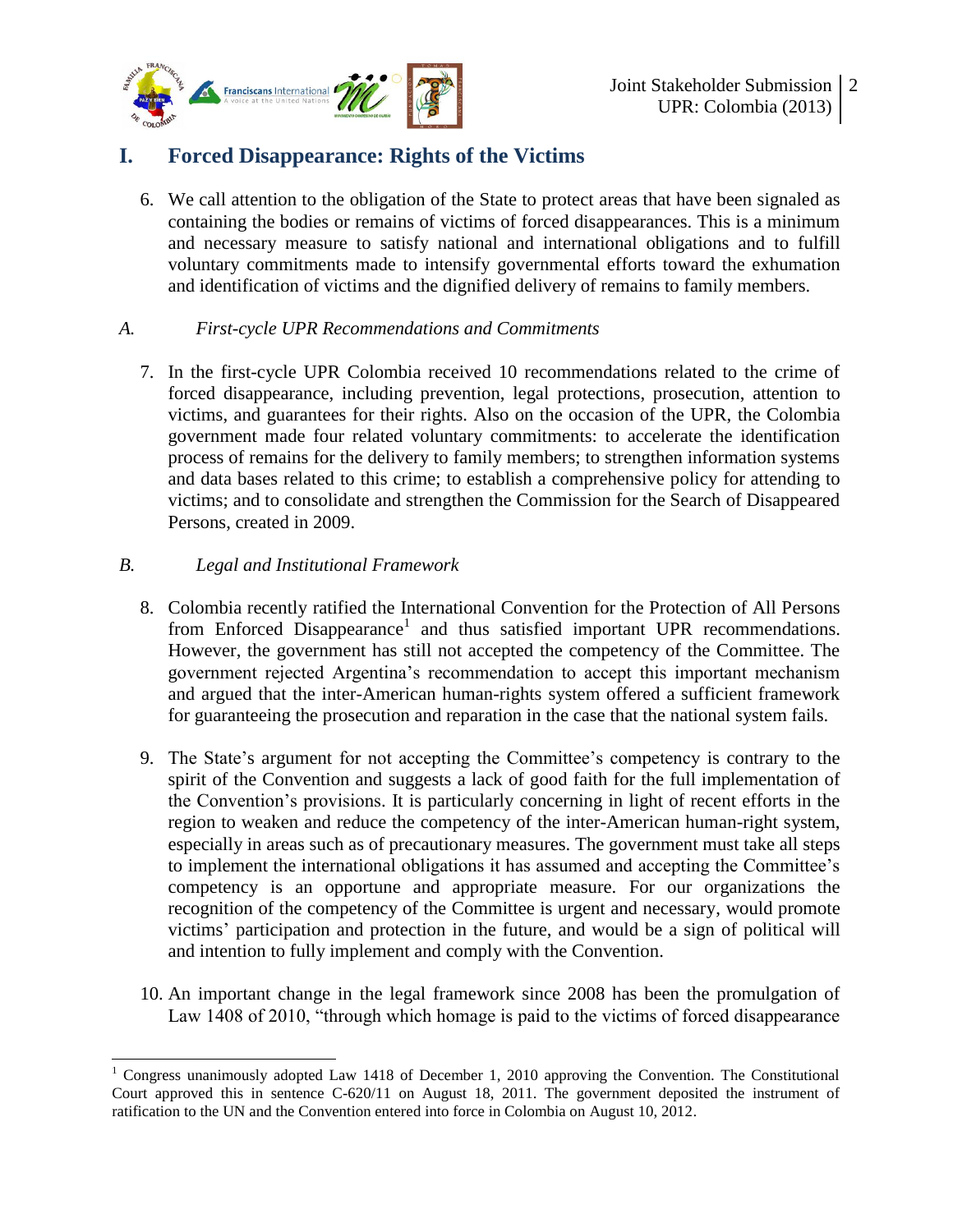

and measures are taken for their location and identification."<sup>2</sup> This advance is an important recognition of the situation of the thousands of family members of disappeared persons and their rights as victims. The law includes a series of positive norms and pronouncements:

- 11. Among others, Law 1408 declares that "the Attorney General's Office (*Fiscalía General de la Nación*), with the support of departmental authorities, the Public Prosecutor's Office (*Ministerio Público*) and the Agustín Codazzi Geographic Institute will produce maps . . . that identify the presumed location of bodies and remains of victims of persons that have been forcibly disappeared."<sup>3</sup> Importantly, under this Law "the police authorities, according to the information provided by the Attorney General's Office, will **have the obligation to guarantee the protection of the zones that have been mapped** according to the process established in this article.<sup>"4</sup>
- 12. Law 1408 also establishes that the "National Government, in consultation with the National Commission for the Search for Persons, **will declare as a Memorial Sanctuary, and will preserve for the purposes of search and identification**, those places where, according to the information provided by the Attorney General's Office, the existence of bodies and remains of forcibly disappeared persons is presumed, including those in which geographic and topographic conditions make it impossible to carry out exhumations."<sup>5</sup> The Law also declares the criminal sanctions will be designed for any interference in a zone that is protected under the process set out in this article.<sup>6</sup>
- 13. In the context of ongoing armed conflict and generalized violence, and after decades of violence in which the practice of forced disappearance has been widely employed by all armed actors, the political and legal recognition of the need to protect the areas that have been identified as containing the remains of victims is a positive development. This is an acknowledgement of the importance the protection of these areas has for the family members of the missing victims and the fact that it is often a necessary condition in the long and arduous work of fulfilling the State obligations related to exhuming, identifying, and handing over the remains of the thousands of disappeared persons.

#### *C. Promotion and Protection of Human Rights on the Ground*

14. Unfortunately, the advances in the legal framework on this point have not been sufficiently implemented so as to guarantee the rights of the victims in practice. The failure to protect sites known to contain remains of disappeared persons is an offense to the dignity of the victims and contributes unnecessarily to the ongoing suffering of the family members.

 $\overline{a}$ 

 $2$  Ley 1408 of 2010, "Por la cual se rinde homenaje a las víctimas de desaparición forzada y se toman medidas para su localización e identificación."

<sup>3</sup> Law 1408 of 2010, art. 9.

<sup>4</sup> *Id*. (emphasis added).

 $<sup>5</sup>$  Ley 1408 de 2010, art. 12 (emphasis added).</sup>

<sup>6</sup> *Id*.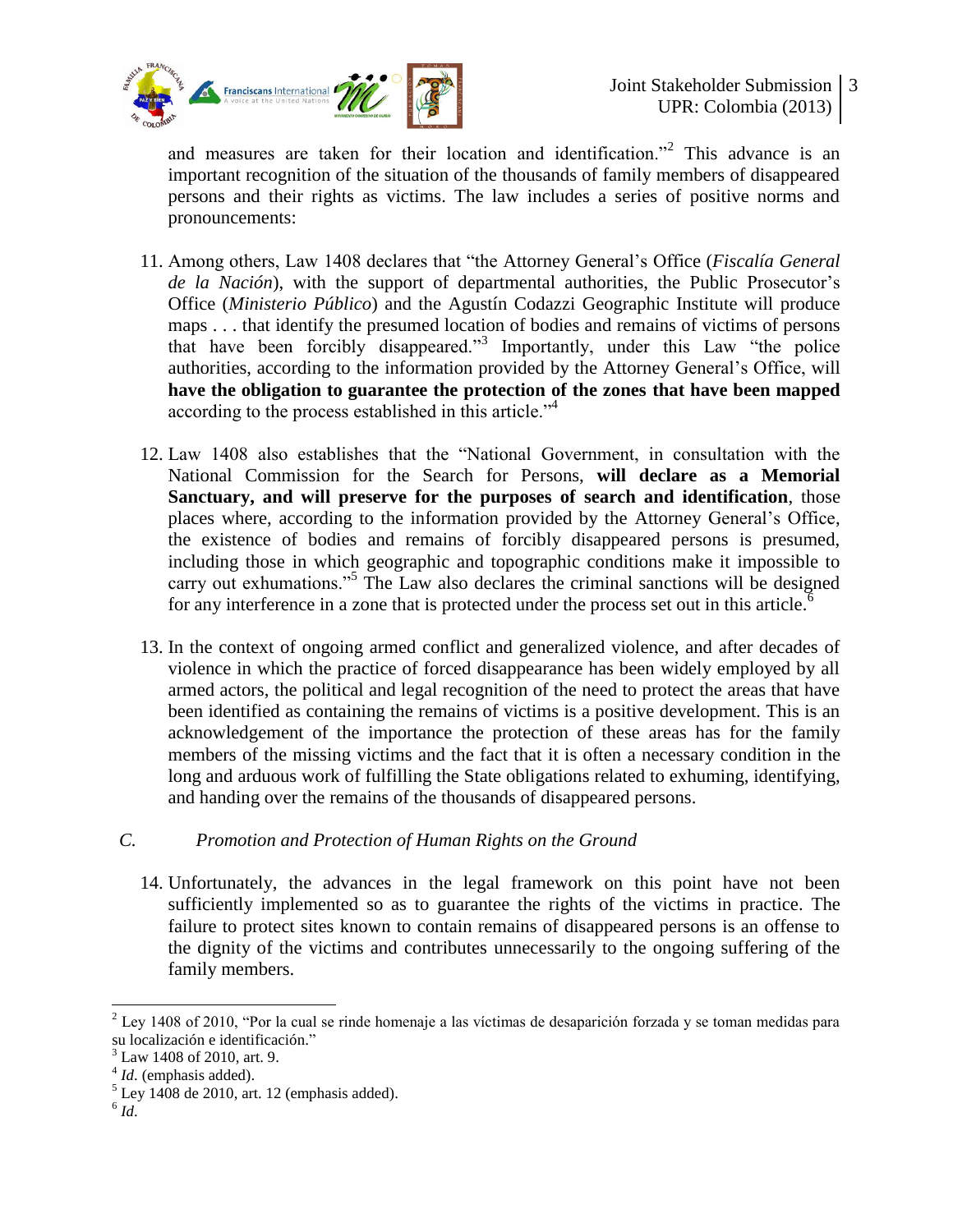

- 15. Franciscans and partners have been accompanying organizations of women victims in a district of La Escombrera, inside Comuna 13 in Medellín. The plight of these victims reveals the failure to effectively put the political recognition and legal protections into practice to guarantee the rights of family members of disappeared persons. Despite repeated requests from the victims and commitments made by local and national government officials, an area in their district that is believed to contain numerous bodies of victims from the sector continues to be used as a dump by the many trucks that go in and out continually leaving construction waste on top of these areas.
- 16. Beginning with the infamous Operation Orion in October 2002, the community has long believed this to be a place where paramilitary forces would dump the bodies of individuals they had disappeared, tortured, and killed. This has been confirmed repeatedly in the confessions of paramilitary soldiers and commanders in the Justice and Peace process. The land has been identified as holding victims' remains by the family members and the community themselves, human-rights organizations, public authorities, judicial authorities, media, forensic experts, and confessed perpetrators. In 2008 the Attorney General's Office signed a cooperation agreement with the Mayor's Office of Medellín that, among other things, recommended the definitive closure of the dumps. The Justice and Peace Chamber of Medellín installed a memorial at the dumps in April 2012 to honor the victims.
- 17. However, local and national authorities have not been willing or able to protect and preserve these zones from continued use as a dump for local construction waste. The families suffer additional trauma because of the failure to respect the place where they believe their loved ones to be. These victims suffer alterations to their physical and mental health because of this ongoing situation. These circumstances are a violation of the right to reparation, aggravate the suffering caused by the crime of forced disappearance, and further frustrate the hope of one day seeing the excavation of this site and dignified burials.

#### *Recommendations*

#### 18. **Our organizations recommend that the Colombian State:**

- **a) Ensure the full implementation of Law 1408 of 2010 and report on institutional and policy measures established to this end;**
- **b) Prioritize the design and implementation of an effective mechanism to ensure the protection of zones that have been signaled as containing bodies or remains of victims of forced disappearances;**
- **c) Accelerate the implementation of mechanisms to ensure the dignified delivery of the bodies and remains of disappearance victims to their families; and**
- **d) Accept the competency of the Committee on Enforced Disappearance to ensure the Convention fulfills its intended purpose.**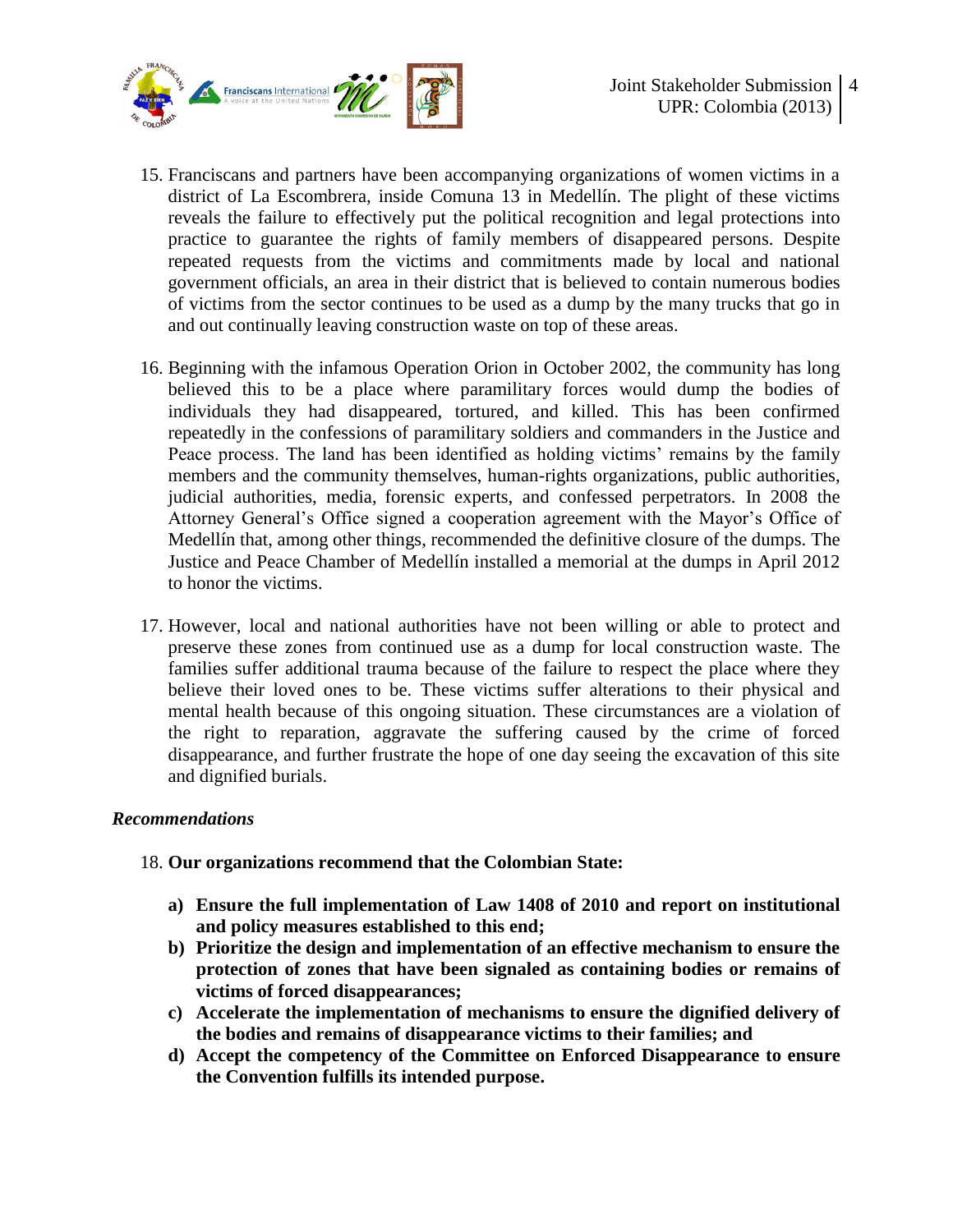

## **II. Situation of Human-rights Defenders**

#### *A. First-cycle UPR Recommendations and Commitments*

19. In the first-cycle UPR, the Colombian government received and accepted 16 recommendations in relation to the situation of human-rights defenders. The UPR process has been an important catalyst for emphasizing the protection of human-rights defenders as a priority theme and a positive framework for monitoring implementation. As the Special Rapporteur on human-rights defenders noted, "One good example for follow-up is Colombia, where national NGOs have used the UPR process as an opportunity to engage in various forms of human rights advocacy, including by obtaining media attention and sending out e-mail bulletins."<sup>7</sup> She went on to note that the UPR can be an "important tool for civil society, and human rights defenders in particular, to trigger a genuine dialogue with their respective Governments before, throughout and after the review. The UPR can generate a genuine platform to enhance the protection of human rights defenders, and to strengthen the cooperation between national stakeholders."<sup>8</sup> For this reason, the Franciscan coalition urges that the protection of human-rights defenders be given continued, dedicated attention throughout the second-cycle UPR of Colombia.

#### *B. Institutional Framework and Public Policy*

- 20. The government has taken important steps in establishing the National Guarantees Working Group (*Mesa Nacional de Garantías*) in 2009 and expanding it under the current administration as the mechanism for the government to dialogue with humanrights organizations about the necessary conditions to guarantee their work. The creation of this space was a positive initiative and particularly noteworthy is the inclusion of a variety of important institutions related to promoting and protecting human-rights work. The executive branch has also made several public acts or statements recognizing the value of the work of human-rights defenders. The government's five follow-up reports for the UPR recommendations describe the evolution of a National Guarantees Working Group.
- 21. However, the National Working Group process has serious set-backs and deficiencies.<sup>9</sup> Immediately following the fifth report (May 2011) presented by the government on its fulfillment of the UPR recommendations and commitments, the Working Group process was suspended because of continuing threats and violence against defenders. Civil society participants of the National Working Group alerted to the need for the State to fulfill the commitments it had assumed in the agreements emerging from the Working

 $\overline{a}$ 

<sup>&</sup>lt;sup>7</sup> Report of the Special Rapporteur on the situation of human rights defendets, Margaret Sekaggya, regarding the enhancement of the potential of the universal periodic review to the Human Rights Council, UN doc. A/HRC/10/12 (Feb. 12, 2009), para. 96.

<sup>8</sup> *Id.*, para. 97.

 $9^9$  See for example, Report of the Special Rapporteur on the situation of human rights defenders, Margaret Sekaggya, Mission to Colombia (7-18 Sept. 2009), UN doc. A/HRC/13/22/Add.3 (Mar. 4, 2010), para. 141.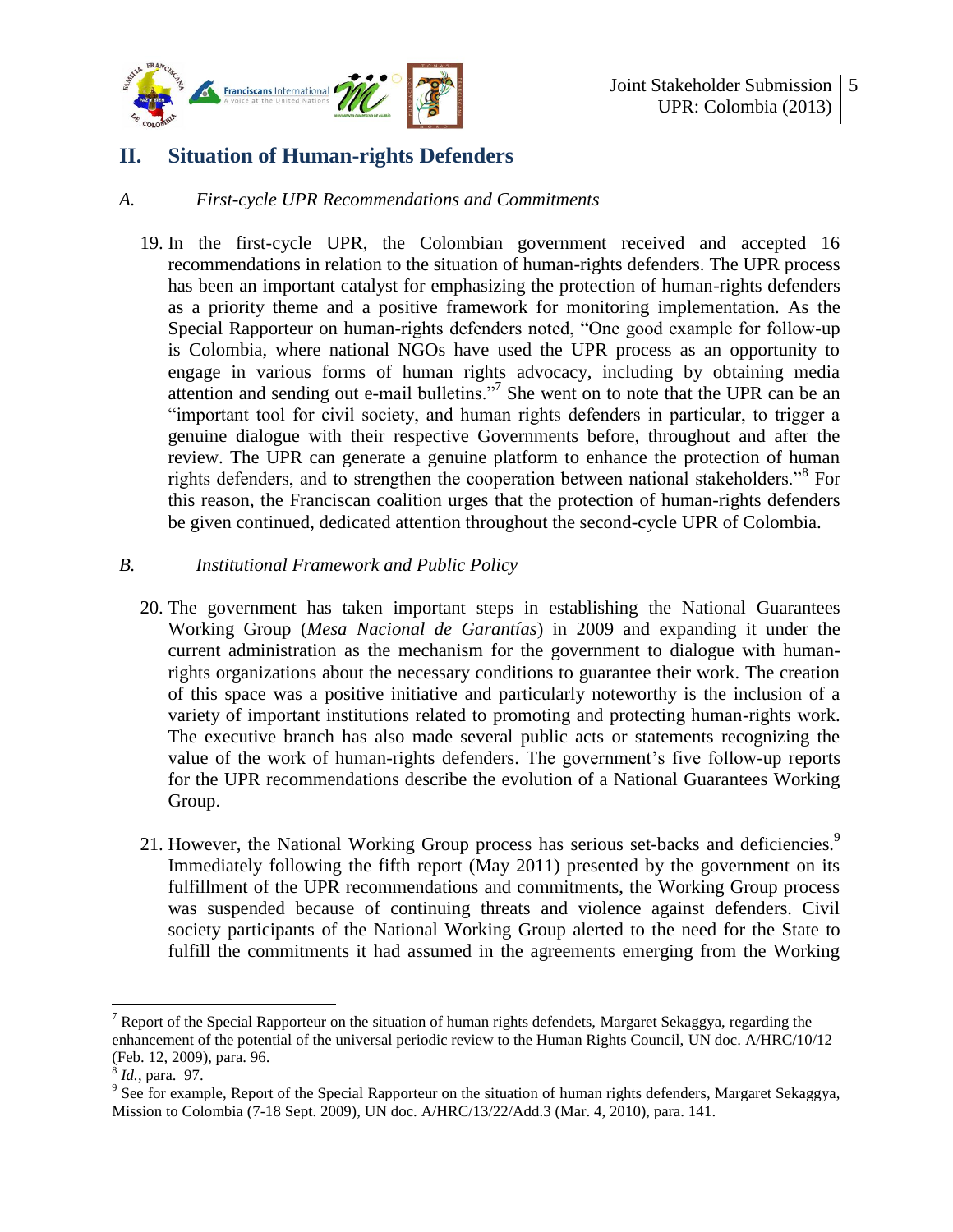

Group process.<sup>10</sup> The reactivation of the process produced new agreements and commitments for all parties involved.

22. One important initiative has been the unification of the protection programs of the Ministry of the Interior and the Administrative Department of Security (DAS) under the National Protection Unit in 2011.<sup>11</sup> The objective is to "articulate, coordinate and carry out" protection service for those that the National Government determines to be at extreme or extraordinary risk of suffering harm as a result of a number of conditions of vulnerability including social or community work.<sup>12</sup> The objective is ultimately to "guarantee that the measures extended are opportune, effective, and appropriate."<sup>13</sup>

#### *C. Promotion and Protection of Human Rights on the Ground*

- 23. The regional consultations reveal that this Unit has been effective in ensuring the protection for several social leaders.<sup>14</sup> However, other urgent cases continue without the necessary protection. For example, several members of peasant movements in Cauca and human-rights organizations in Sucre do not have protection despite bringing evidence of threats and attacks to the authorities.
- 24. These cases continue to show a lack of coordination in the handling of the cases and it is difficult for those involved to get access to information about the process of risk evaluation. The cases in rural areas are attributed to Prosecutor's Offices in the large cities, which have not been efficient in assuming responsibility for these threats against social leaders and human-rights defenders.
- 25. Women leaders and human-rights defenders suffer a grave situation of risk and have not had an adequate response from the State. The denial that exists about the fact that paramilitaries continue to be active in the conflict is an obstacle in addressing the causes of the threats suffered by women and effectively preventing them. The case of indigenous leader Aida Quilcué, who has suffered reiterated threats from paramilitary structures, is illustrative.
- 26. The regional activities of the National Guarantees Working Group have been especially weak in the areas suffering the armed conflict directly. The regional hearings in these zones should be prioritized as they are also the region with the most risk and polarization.

 $\overline{a}$ 

<sup>&</sup>lt;sup>10</sup> See for example, Press Release, Se suspende la Mesa Nacional de Garantías: Por los persistentes ataques contra defensores, defensoras de derechos humanos y líderes sociales en Colombia, (June 13, 2011) [\(http://www.askonline.ch/fileadmin/user\\_upload/documents/Thema\\_Menschenrechte/110613\\_comunicado\\_platafor](http://www.askonline.ch/fileadmin/user_upload/documents/Thema_Menschenrechte/110613_comunicado_plataformas_garantias_suspension_jun20111.pdf) mas garantias suspension jun20111.pdf).

 $\frac{11}{11}$  Decreto 4065 del 31 de octubre de 2011, "Por el cual se crea la Unidad Nacional de Protección (UNP) y se establece su objetivo y estructura." See also Decree 4912 of Dec. 26, 2011 and Decree 1225 of June 12, 2012  $12$  Decree 4065 of 2011, art. 3.

<sup>13</sup> *Id*.

<sup>&</sup>lt;sup>14</sup> For example, Miguel Fernández of the Central Unitaria de Trabajadores in Cauca and the indigenous leader Feliciano Valencia.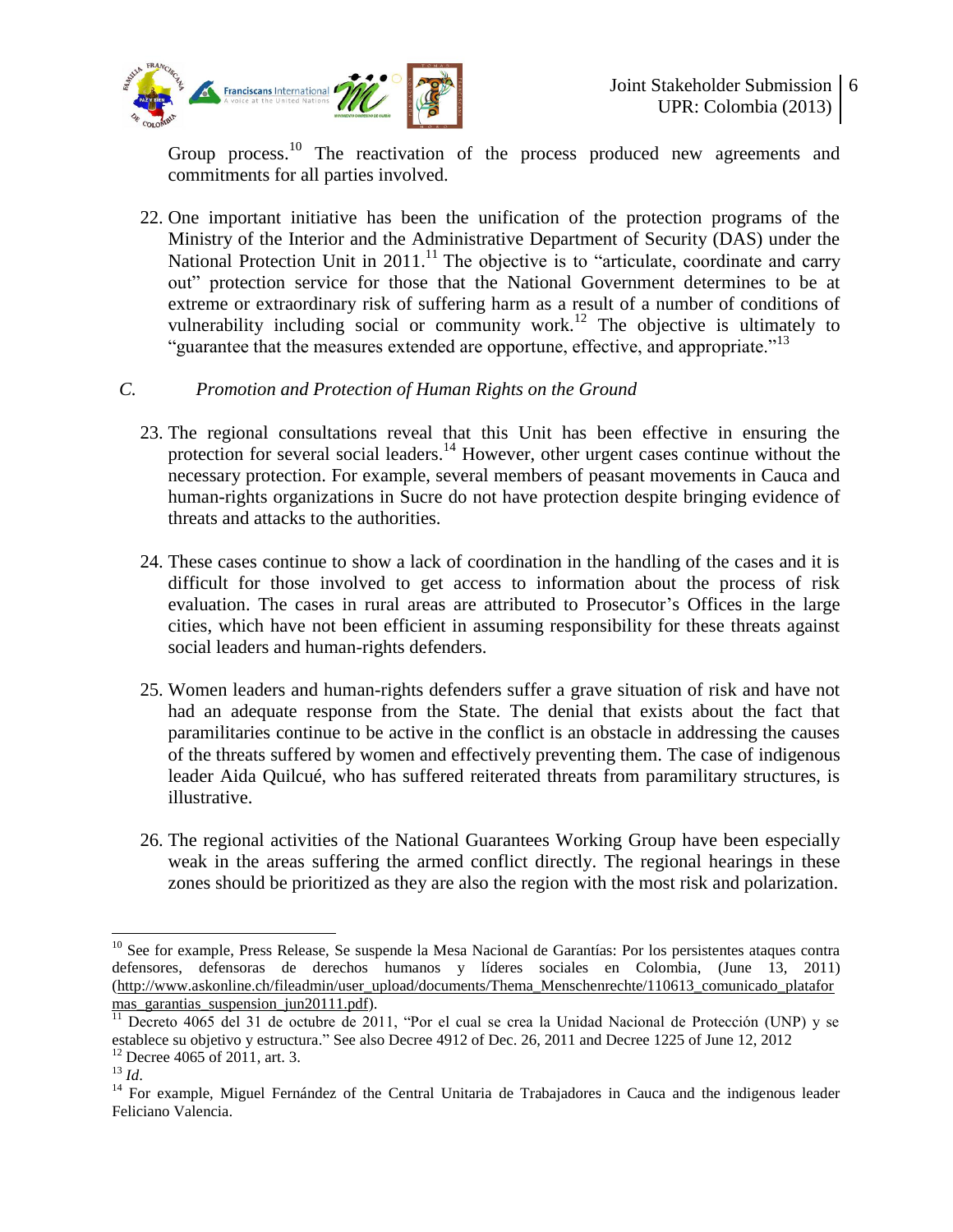

27. Our regional consultations revealed that the Working Group has failed to address directly in the thematic work the subject of the paramilitary demobilizations, the armed structures that continue to operate and those that have emerged and gained strength since the demobilization. In Cauca groups that identify themselves as Rastrojos, Águilas Negras, Autodefensas Unidas de Colombia Bloque Central, Comando emergente Carlos Vásquez Castaño, and Movimiento armado Nietos del Quintín Lame have assumed responsibility for threats and/or attacks against defenders and community leaders.<sup>15</sup> As the Special Rapporteur on human-rights defenders reminded Colombia in February 2012, the responsibility of non-state actors in the threats and violence "does not relieve the State of its obligations under human rights law to respect, protect and fulfill human rights, including those of human rights defenders."<sup>16</sup>

#### *Recommendations*

 $\overline{a}$ 

#### 28. **The Franciscan coalition recommends that the Colombian State:**

- **a) Improve inter-institutional coordination between protection programs to ensure efficient evaluation of risks and effective protection;**
- **b) Increase investment and confidence in the National Guarantees Working Group to ensure a space of ongoing dialogue and monitoring with civil society;**
- **c) Prioritize regional hearings for the Working Groups as well as public statements to counter stigmatization in consolidation zones;**
- **d) Prioritize the thematic hearings on the role of the past demobilizations and paramilitary structures in current threats and violence against defenders;**
- **e) Maintain the commitment of reporting progress, challenges, and results in the promotion and protection of the work of human-rights defenders to all UN human-rights mechanisms, especially the UPR.**

## **III. Right to Development and Collective Rights**

29. Our organizations express deep concern with the failure of the Colombian government to fulfill its human-rights obligations and the voluntary commitments in its pursuit of opening the country to mining megaprojects and to address the grave consequences these are having on the environment.

#### *A. First-cycle UPR Recommendations and Commitments*

30. In the past UPR the Colombian government made voluntary commitments to strengthen prior-consultation processes in accordance with the most recent constitutional jurisprudence; to intensify efforts to protect indigenous peoples and to install an effective

<sup>&</sup>lt;sup>15</sup> Also noted in the OHCHR report for 2011 on Colombia, para. 16.

<sup>&</sup>lt;sup>16</sup> Human Rights Council, Report of the Special Rapporteur on the situation of human rights defenders, Add. Observations on communications transmitted to Governments and replies received, UN doc. A/HRC/19/55/Add.2 (Feb. 23, 2012) (citing her report to the General Assembly, UN doc. A/65/223 Aug. 4, 2010, paras. 28 & 29).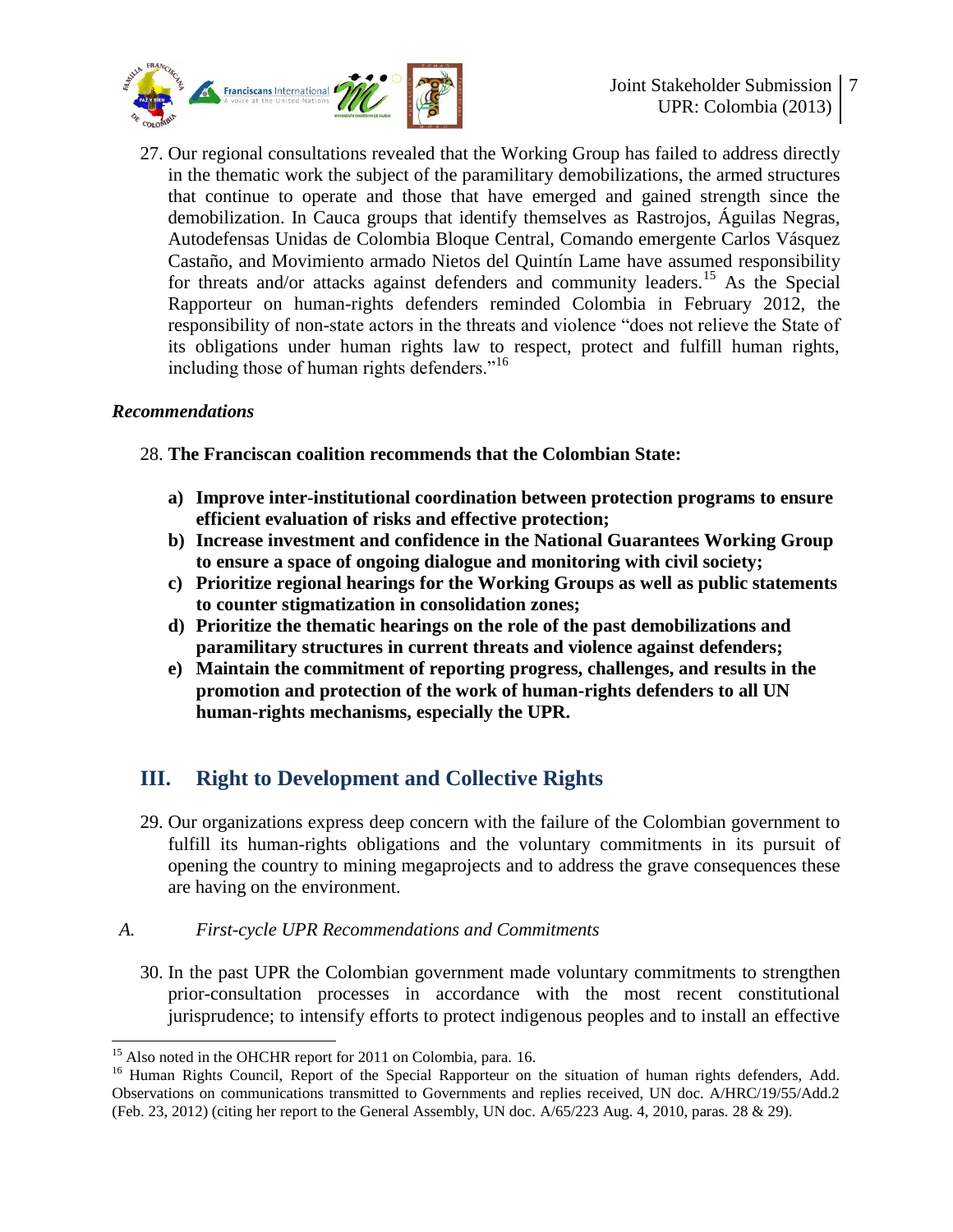

consultation system; to strengthen to spaces for dialogue between the Government and ethnic authorities and improve these relationships at all levels; to strengthen indigenous and afro-Colombian authorities; and to effectively guarantee the right to territory of these populations. We add to these objectives the importance of consulting with other sectors of the population that are highly affected by natural-resources megaprojects, namely the peasant organizations.

#### *B. Public Policy*

- 31. The current administration has based its development plans on five "locomotors" and the mining industry has been hailed as the primary effort. The areas that have been identified for extractive megaprojects do not enjoy a consolidated rule of law but rather are zones of active armed conflict. The national legal mandates are mere formalities. Because of a lack of political will and deficiencies in public-policy design the interests and benefits of foreign investment are being pursued at the expense of the rights of the affected populations and in contradiction to parallel rights-based policies related to health, poverty eradication, protection of minorities, and food security.
- 32. The emphasis given by the current administration to eradicate illegal mining is an important effort that could bring benefits to local communities by weakening the influence and domination of illegal armed groups and limiting detrimental environmental and labor practices. However, the implementation of this policy has not made a distinction between illegal operations of this kind and informal or traditional mining that has long been a form of culture and subsistence for ethnic communities.
- 33. For example, in Cauca the increased regulation of mining activities has had the effect of halting long-standing gold-mining activities by the Afro-Colombian communities and increased delivery of these territories to large-scale mining companies. These communities have been signaled and attacked by illegal armed groups. The regulation of the mining sector in Colombia must prioritize the protection and support to subsistence miners to fulfill economic and social needs while respecting environmental and safety limitations. The interest of large corporations in these territories and the macro objectives of the government for national growth cannot trump the rights and development needs of local communities. This is particularly the case along the Pacific Coast in Timbiqui, Guapi, and López de Micay.

#### *C. Cooperation with Human-Rights Mechanisms*

34. Given the importance of these matters, and in light of Colombia's international and national obligations, and the voluntary commitments assumed, it is troubling that the State did not participate more fully in its review by the Committee on Economic, Cultural and Social Rights. As the Committee noted with regret, "the report of the State party does not contain sufficiently updated information and detailed statistics that would enable it to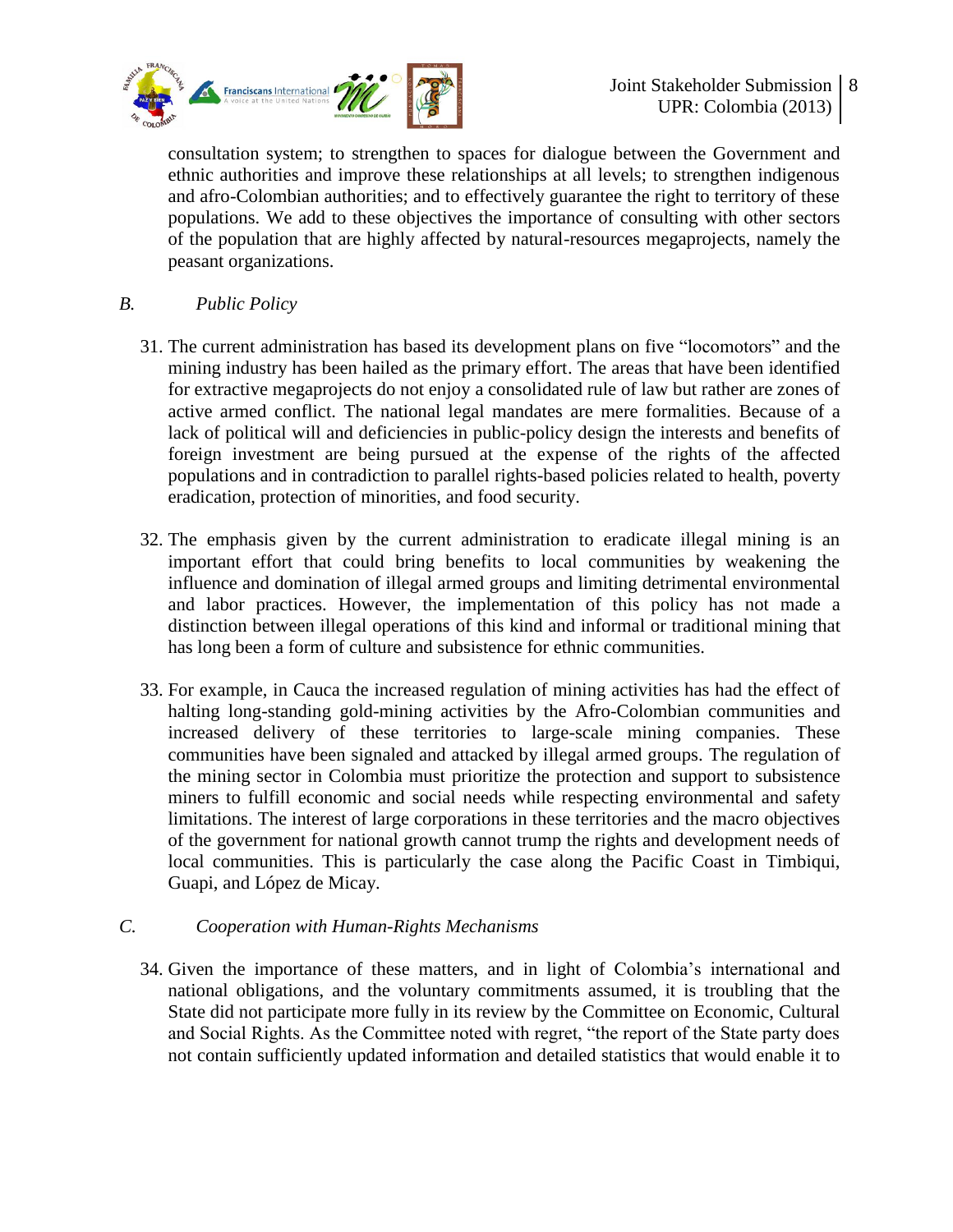

 $\overline{a}$ 

fully assess whether and how the rights set out in the Covenant are being implemented." $17$ The active public reporting on the results and impact of development policy on economic, cultural and social rights is an important measure to ensure fulfillment of international human-rights obligations and to generate greater dialogue with civil society around these issues.

#### *D. Promotion and Protection of Human Rights on the Ground*

- 35. The current development initiatives of the Colombian government are not effectively guaranteeing the right of the most vulnerable populations to decent living conditions and these development objectives are being pursued in violation of collective rights of ethnic communities to territorial control and free prior consent. For example, in Cauca the mining policy, together with forest policy and military occupation of the territory, is not addressing the structural causes of poverty in the region but is instead intensifying levels of basic needs. Peasants, indigenous and Afro-Colombian communities are having their lands expropriated. There is deep concern within the communities that the "development" that may result from the megaprojects will be enjoyed exclusively by the foreign investors and not dedicated to improving the enjoyment of basic rights in the region. There is a lack of adequate space in public-policy debate and implementation for these concerns to be raised and addressed in the design of mining policies.
- 36. Prior consultation is a central principle in the protection of the collective rights of communities. It is "particularly relevant as they seek to maintain control of their lands under considerable pressure from State and private actors."<sup>18</sup> However, as has been documented in numerous fora, "in practice those population groups face enormous obstacles in exercising control over their lands and territories."<sup>19</sup> Our interviews have confirmed that "the right to prior consultations and consent is frequently violated in conjunction with megaprojects relating to infrastructure and natural resource exploitation, such as mining, oil exploration or monocultivation."<sup>20</sup> The few consultations that have been carried out have been denounced as employing unclear and inaccessible procedures

<sup>&</sup>lt;sup>17</sup> Consideration of reports submitted by States parties under Articles 16 and 17 of the Covenant, Concluding Observations of the Committee on Economic, Social and Cultural Rights: Colombia, UN doc. E/C.12/COL/CO/5 (21 de mayo de 2010), para. 8.

<sup>&</sup>lt;sup>18</sup> Human Rights Council, Report of the independent expert on minority issues, Gay McDougall, Addendum: Mission to Colombia, UN doc. A/HRC/16/45/Add.1 (Jan. 25, 2011), para. 99.

 $19$  Consideration of reports submitted by States parties under article  $40$  of the Covenant, Concluding observations of the Human Rights Committee: Colombia, UN doc. CCPR/C/COL/CO/6 (Aug. 4, 2010), para. 25. See also Consideration of reports submitted by States parties under Articles 16 and 17 of the Covenant, Concluding Observations of the Committee on Economic, Social and Cultural Rights: Colombia, UN doc. E/C.12/COL/CO/5 (May 21, 2010), para. 9 ("The Committee is concerned that infrastructure, development and mining mega-projects are being carried out in the State party without the free, prior and informed consent of the affected indigenous and afro-Colombian communities.").

 $20$  CERD, Consideration of Reports Submitted by States Parties under Article 9 of the Convention, Concluding observations of the Committee on the Elimination of Racial Discrimination: Colombia CERD/C/COL/CO/14 (Aug. 28, 2009), para. 20.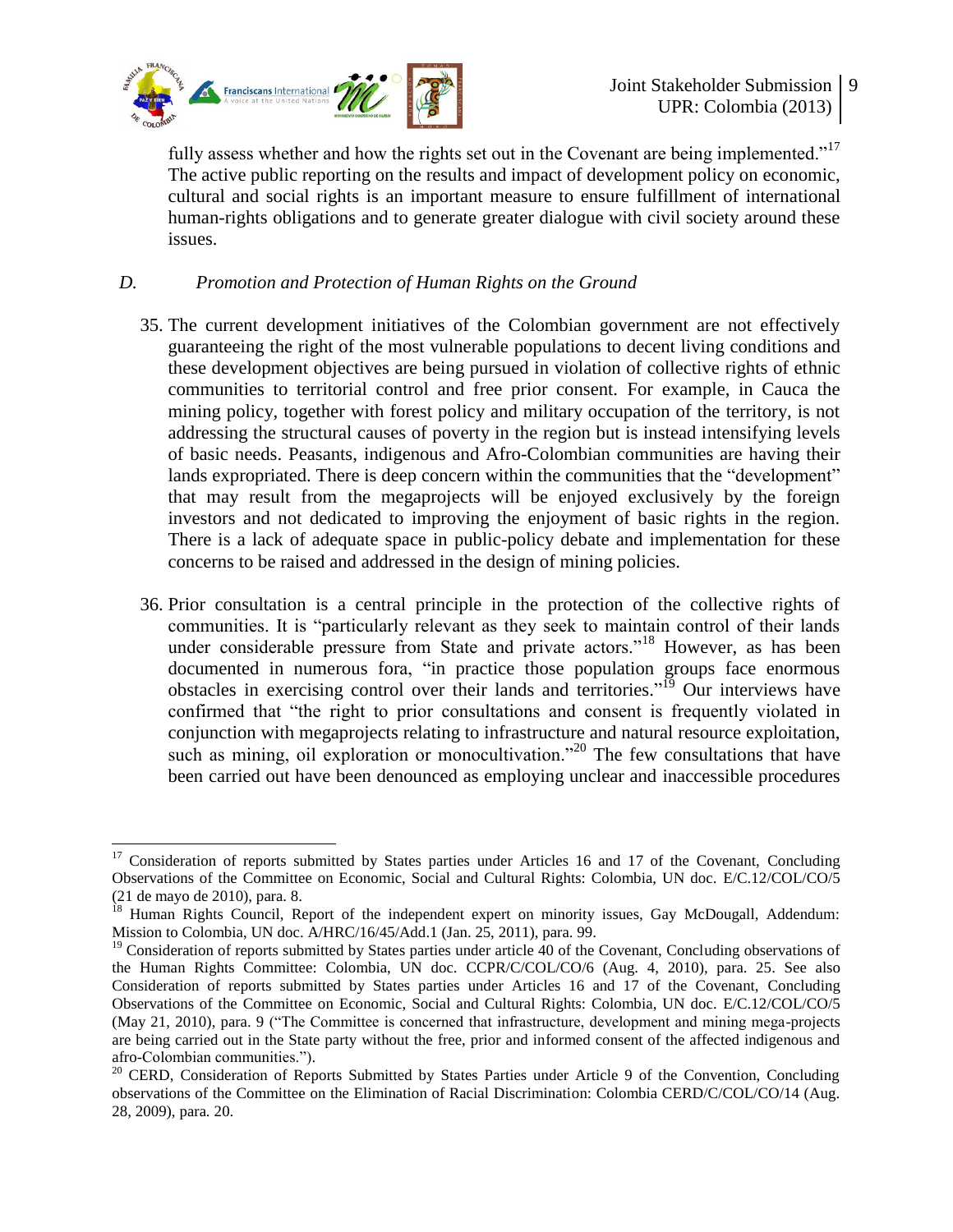

and involving persons and groups that do not legitimately represent community interests.<sup>21</sup>

37. Our regional consultations confirmed what the Independent Expert on Minority Issues poignantly summarized in the context of Afro-Colombians: "Displacement is a current reality; not simply the legacy of a depleted war. The motivations of the perpetrators have evolved from tactical conflict-related to commercial, related to the acquisition of lands for illegal crops, agricultural megaprojects, economic development and exploitation of natural resources<sup>"22</sup>

#### *Recommendations*

- 38. **The Franciscan coalition recommends that the Colombian State:**
	- **a) Fully cooperate with the UPR and treaty bodies by providing updated and specific information on the implementation and results of laws, policies, and programs with regard to the guarantee of economic, social, and cultural rights;**
	- **b) Seek technical advice from OHCHR and ILO and consult with Afro-Colombian, indigenous, and peasant organizations to adopt and implement all procedural regulations necessary to ensure that the right to prior consultation is guaranteed in practice in strict accordance to international law and standards, national law, and relevant Constitutional Court decisions;**<sup>23</sup>
	- **c) Design and implement development plans in harmony with legislation and public policy designed to satisfy human-rights obligations in the areas of health, minority rights, food security;**
	- **d) Take concrete measures to support traditional or alternative development models chosen by communities to promote their cultural, social, environmental and economic integrity.**

## **IV. Promoting Human Rights in the context of the Peace Dialogues**

 $\overline{a}$  $21$  Human Rights Council, Report of the independent expert on minority issues, Gay McDougall, Addendum: Mission to Colombia, UN doc. A/HRC/16/45/Add.1 (Jan. 25, 2011), para. 79. Constitutional Court, Sentence T-769 (2009), Sentence T-129, (3 March 2011); Concluding Observations of the Committee on Economic, Social and Cultural Rights: Colombia, UN doc. E/C.12/COL/CO/5 (21 de mayo de 2010), para. 9 ("The Committee is also concerned that, according to the Constitutional Court, the legitimate representatives of the afro-colombian communities did not participate in the process of consultation and the authorities did not provide accurate information on the scope and the impact of the mining mega-project of Chocò and Antioquia.").

 $^{22}$  Human Rights Council, Report of the independent expert on minority issues, Gay McDougall, Addendum: Mission to Colombia, UN doc. A/HRC/16/45/Add.1 (Jan. 25, 2011), para. 94.

 $^{23}$  See Consideration of reports submitted by States parties under Articles 16 and 17 of the Covenant, Concluding Observations of the Committee on Economic, Social and Cultural Rights: Colombia, UN doc. E/C.12/COL/CO/5 (21 de mayo de 2010); and CERD, Consideration of Reports Submitted by States Parties under Article 9 of the Convention, Concluding observations of the Committee on the Elimination of Racial Discrimination: Colombia CERD/C/COL/CO/14 (Aug. 28, 2009), para. 20.